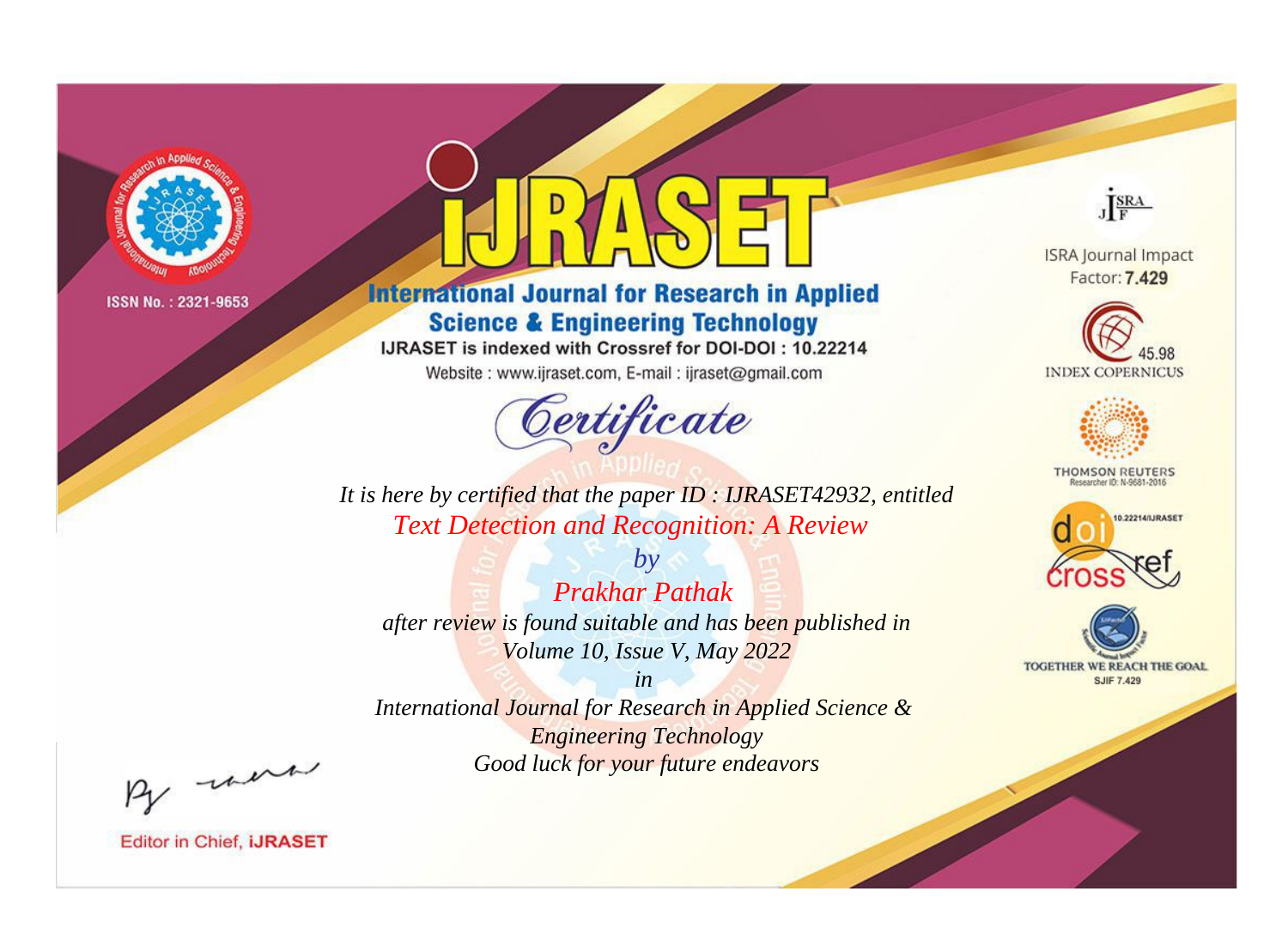

# **International Journal for Research in Applied Science & Engineering Technology**

IJRASET is indexed with Crossref for DOI-DOI: 10.22214

Website: www.ijraset.com, E-mail: ijraset@gmail.com

![](_page_1_Picture_6.jpeg)

JERA

**ISRA Journal Impact** Factor: 7.429

![](_page_1_Picture_9.jpeg)

![](_page_1_Picture_10.jpeg)

**THOMSON REUTERS** 

![](_page_1_Picture_12.jpeg)

TOGETHER WE REACH THE GOAL **SJIF 7.429** 

It is here by certified that the paper ID: IJRASET42932, entitled **Text Detection and Recognition: A Review** 

 $by$ **Pulkit Gupta** after review is found suitable and has been published in Volume 10, Issue V, May 2022

 $in$ International Journal for Research in Applied Science & **Engineering Technology** Good luck for your future endeavors

By morn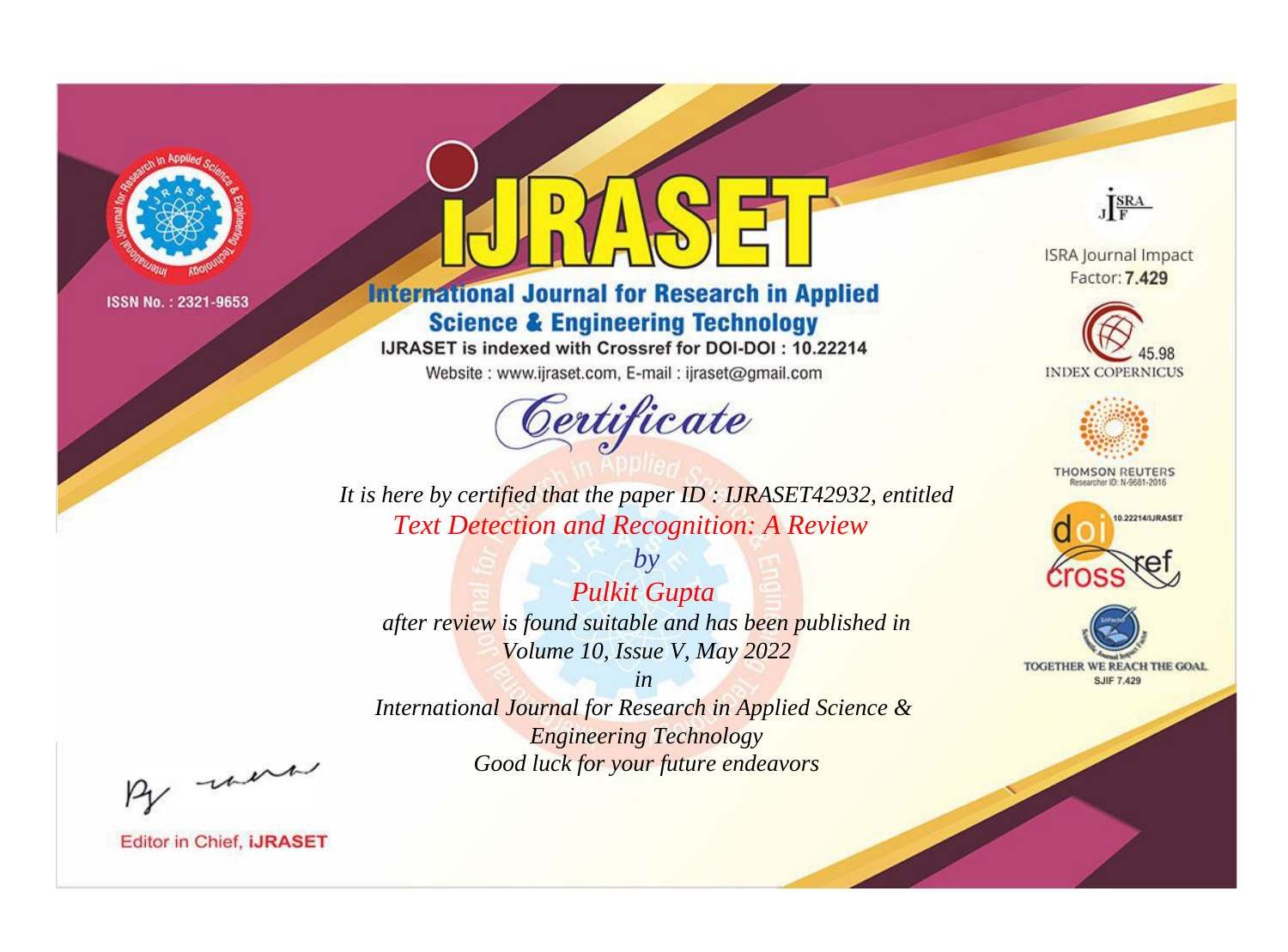![](_page_2_Picture_0.jpeg)

# **International Journal for Research in Applied Science & Engineering Technology**

IJRASET is indexed with Crossref for DOI-DOI: 10.22214

Website: www.ijraset.com, E-mail: ijraset@gmail.com

![](_page_2_Picture_6.jpeg)

JERA

**ISRA Journal Impact** Factor: 7.429

![](_page_2_Picture_9.jpeg)

![](_page_2_Picture_10.jpeg)

**THOMSON REUTERS** 

![](_page_2_Picture_12.jpeg)

TOGETHER WE REACH THE GOAL **SJIF 7.429** 

*It is here by certified that the paper ID : IJRASET42932, entitled Text Detection and Recognition: A Review*

*by Nishant Kishore after review is found suitable and has been published in Volume 10, Issue V, May 2022*

*in International Journal for Research in Applied Science &* 

*Engineering Technology Good luck for your future endeavors*

By morn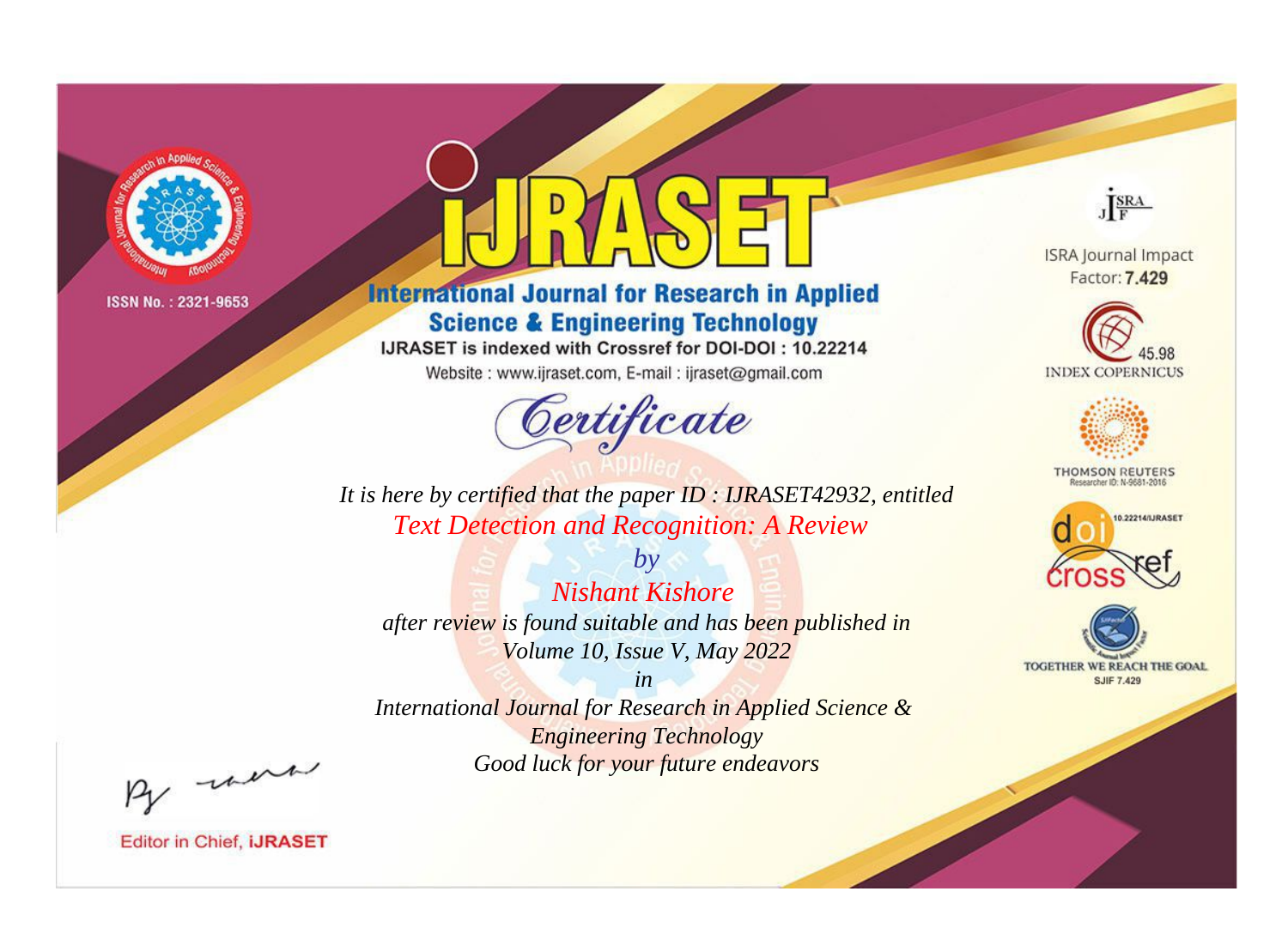![](_page_3_Picture_0.jpeg)

# **International Journal for Research in Applied Science & Engineering Technology**

IJRASET is indexed with Crossref for DOI-DOI: 10.22214

Website: www.ijraset.com, E-mail: ijraset@gmail.com

![](_page_3_Picture_6.jpeg)

JERA

**ISRA Journal Impact** Factor: 7.429

![](_page_3_Picture_9.jpeg)

![](_page_3_Picture_10.jpeg)

**THOMSON REUTERS** 

![](_page_3_Picture_12.jpeg)

TOGETHER WE REACH THE GOAL **SJIF 7.429** 

It is here by certified that the paper ID : IJRASET42932, entitled **Text Detection and Recognition: A Review** 

Nikhil Kumar Yadav after review is found suitable and has been published in Volume 10, Issue V, May 2022

 $b\nu$ 

 $in$ International Journal for Research in Applied Science & **Engineering Technology** Good luck for your future endeavors

By morn